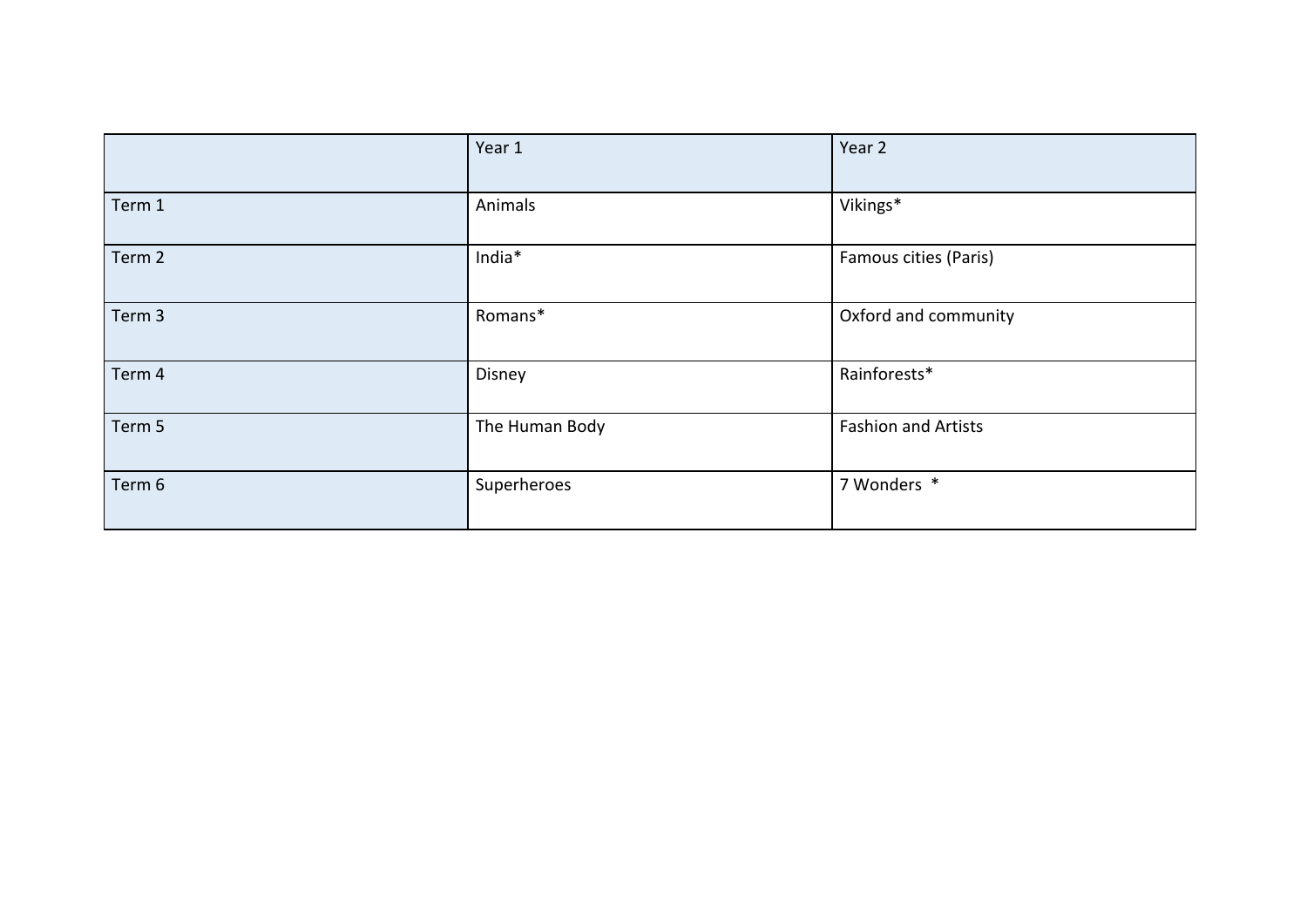|                      | Subject                        | Term 1<br>Animal Kingdom                                       | Term 2<br>India                                          | Term 3<br>Romans                            | Term 4<br>Disney                       | Term 5<br>Human Body                                      | Term 6<br>Superheroes                                             |  |
|----------------------|--------------------------------|----------------------------------------------------------------|----------------------------------------------------------|---------------------------------------------|----------------------------------------|-----------------------------------------------------------|-------------------------------------------------------------------|--|
| Core                 | English                        | $\overline{3}$<br>Narrative Writing                            | $\overline{3}$<br>Festivals                              | $\overline{3}$<br>World of Work             | $\overline{3}$<br><b>Fairy Tales</b>   | $\overline{3}$<br>festivals: Non-fiction                  | $\overline{3}$<br>Romeo and Juliet                                |  |
| Core                 | <b>SRS</b>                     | $\overline{2}$<br>Advanced synthetic phonics reading programme |                                                          |                                             |                                        |                                                           |                                                                   |  |
| Core                 | Maths                          | $\overline{4}$<br>Measure                                      | $\overline{4}$<br><b>Statistics</b>                      | $\overline{4}$<br>Roman Numerals            | $\overline{4}$<br>Number               | $\overline{4}$<br>Time                                    | $\overline{4}$<br>Measurement                                     |  |
| Core                 | PE                             | $\overline{2}$<br>Football                                     | $\overline{2}$<br>Basketball                             | $\overline{2}$<br>Badminton                 | $\overline{2}$<br>Frisbee              | $\overline{2}$<br>Cricket                                 | $\overline{2}$<br>Athletics                                       |  |
| Core                 | ICT                            | 1<br>Google Apps                                               | 1<br>Presentations                                       | $\mathbf{1}$<br>Explain everything          | $\mathbf{1}$<br>Animations             | 1<br>Apps for documentation                               | $\mathbf{1}$<br>Platformer design                                 |  |
| TaL:<br>Theme<br>(6) | Art                            | <b>Restore and Animals</b>                                     | $\overline{2}$<br>Mandala, pattern and<br>famous artists |                                             |                                        | $2^{\circ}$<br>Portraiture                                | $\overline{2}$<br><b>Set Design</b><br>(Shakespeare costume link) |  |
|                      | D&T                            |                                                                |                                                          | $\overline{2}$<br>Coliseum and<br>sculpture | $2^{\circ}$<br>Drama through Art       |                                                           |                                                                   |  |
|                      | <b>Humanities</b><br>Geography |                                                                | $\overline{2}$<br>India and Human<br>Geography           |                                             |                                        | $\overline{2}$<br><b>Famous Athletes</b>                  | $\overline{2}$<br>Real life superheroes and their countries       |  |
|                      | Humanities<br>History          | $\overline{2}$<br>Animals through time                         |                                                          | $\overline{2}$<br><b>Famous Romans</b>      | $\overline{2}$<br>Life of Walt Disney  |                                                           |                                                                   |  |
|                      | Science                        | $2^{\circ}$<br>Animals and their habitats                      |                                                          | $\overline{2}$<br><b>Light and Sound</b>    |                                        | $\overline{2}$<br><b>Human Body</b>                       |                                                                   |  |
| TaL:<br>Person<br>al | <b>RSE</b>                     |                                                                |                                                          |                                             | $\overline{2}$<br><b>Mental Health</b> | $\overline{2}$<br><b>Keeping Healthy</b><br>Relationships | $\overline{2}$<br><b>RSE</b>                                      |  |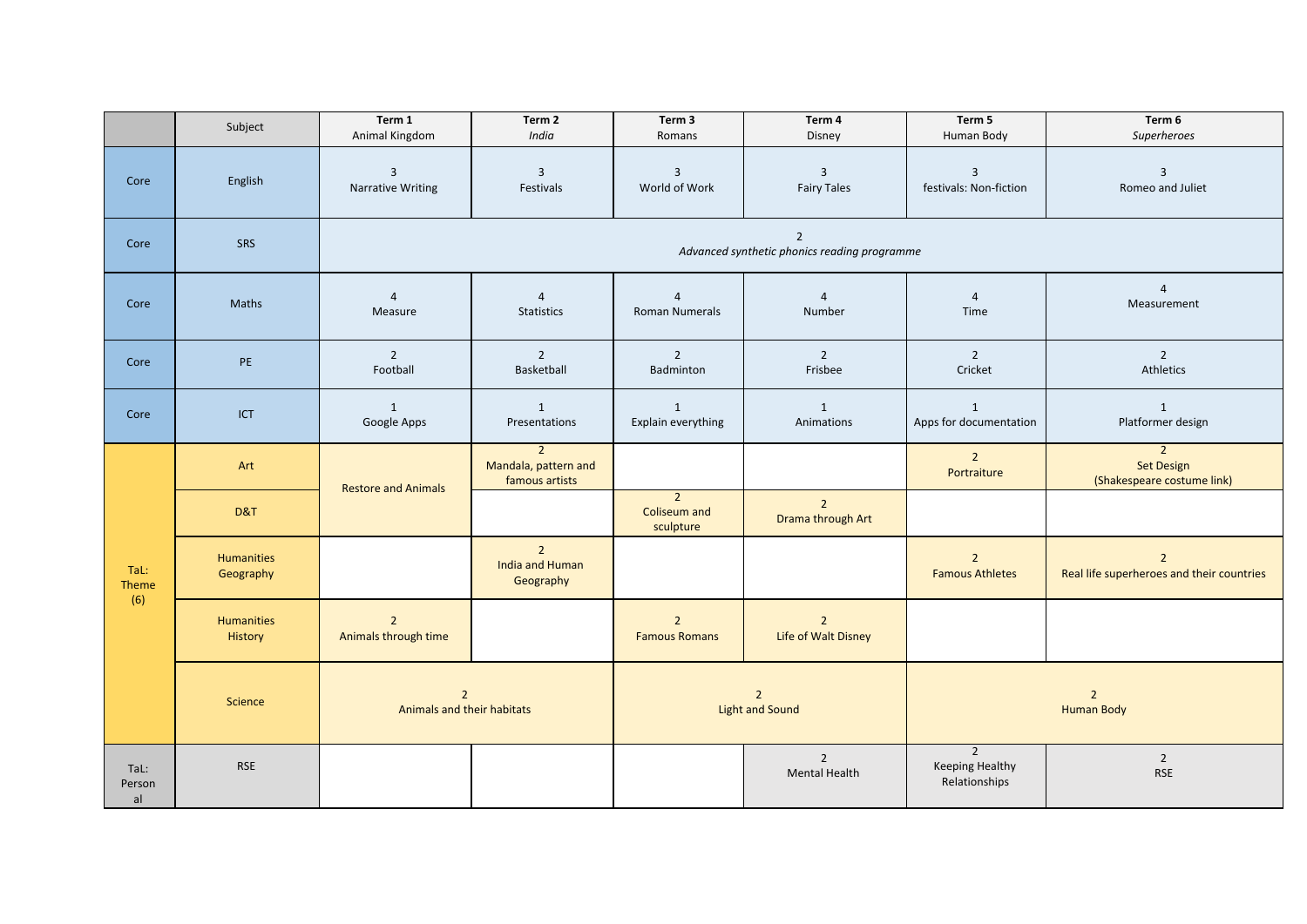| Develo<br>pment<br>(5) | <b>RE</b>        | Diversity                                                                                                               | Hinduism, Sikhism,<br>Jainism and Buddhism    | Ancient Rome and<br>Religion                                 |                                                              |                                                                                                                                                                                                        |                                                                                                                                                                                                                        |
|------------------------|------------------|-------------------------------------------------------------------------------------------------------------------------|-----------------------------------------------|--------------------------------------------------------------|--------------------------------------------------------------|--------------------------------------------------------------------------------------------------------------------------------------------------------------------------------------------------------|------------------------------------------------------------------------------------------------------------------------------------------------------------------------------------------------------------------------|
|                        | Communication    | Animal rights                                                                                                           | Wellbeing foundations:<br>Influential figures | Acceptance                                                   | Emotional literacy through<br>media                          | Self-identity: work<br>based skills                                                                                                                                                                    | The unthinkables                                                                                                                                                                                                       |
|                        | Independence     |                                                                                                                         |                                               |                                                              | Includes Cooking, Music Enrichment and Life Skills concepts. |                                                                                                                                                                                                        |                                                                                                                                                                                                                        |
|                        | OT/Social/Target |                                                                                                                         |                                               |                                                              |                                                              |                                                                                                                                                                                                        |                                                                                                                                                                                                                        |
|                        |                  | Jobs in the local<br>community                                                                                          | conservation                                  | Historians and<br>museums                                    | Historians and museums                                       | <b>NHS</b>                                                                                                                                                                                             | Charities                                                                                                                                                                                                              |
| Work Exp               |                  | Students to explore jobs in<br>the local community<br>through guest speakers<br>and careers related<br>schemes of work. |                                               | Visits from<br>professionals from the<br><b>GLAM</b> project |                                                              | Exploring how the NHS<br>is structured from a<br>wide range of skills<br>other than doctors and<br>nurses. Visits from the<br>working library such as<br>nurses, porters,<br>cleaners, OTs, therapists | Different charities explored through an<br>enterprise series. Students to engage with<br>a range of charities (such as the food bank)<br>as part of a cake sale/arts sale to take place<br>during the leavers assembly |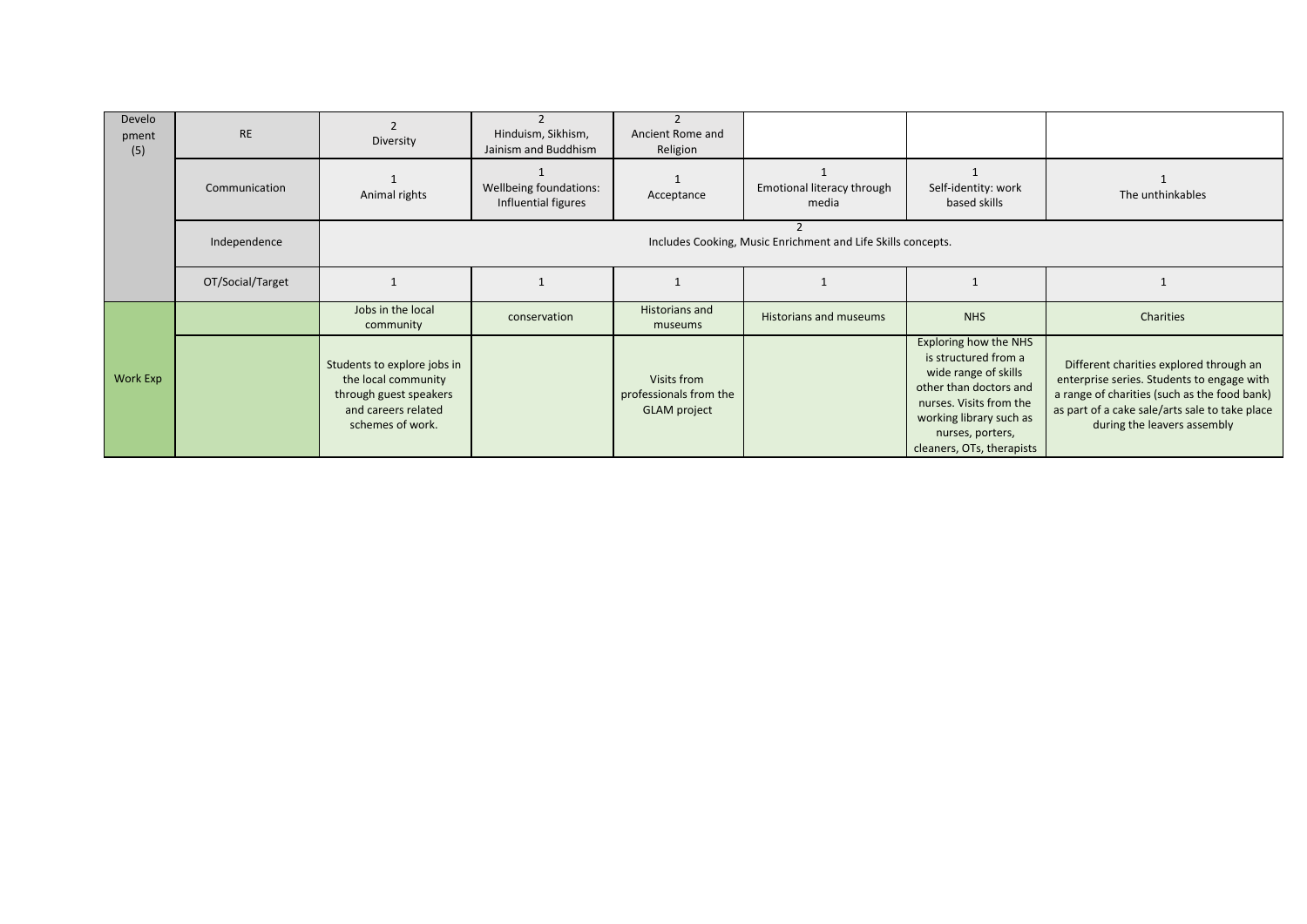|                      | Subject                        | Term 1<br>Vikings                                              | Term 2<br>Famous cities                      | Term 3<br>Alice in Wonderland         | Term 4<br>Rainforests                   | Term 5<br><b>Fashion and Artists</b>            | Term 6<br>7 Wonders<br>1 wonder per week                        |  |
|----------------------|--------------------------------|----------------------------------------------------------------|----------------------------------------------|---------------------------------------|-----------------------------------------|-------------------------------------------------|-----------------------------------------------------------------|--|
| Core                 | English                        | $\overline{3}$<br>Beowulf                                      | $\overline{3}$<br>Travel writing             | $\overline{3}$<br>Alice in Wonderland | $\overline{3}$<br>Nature poetry         | $\overline{3}$<br>Media: In the news            | $\overline{3}$<br>Babe (Film and Drama)                         |  |
| Core                 | SRS                            | $\overline{2}$<br>Advanced synthetic phonics reading programme |                                              |                                       |                                         |                                                 |                                                                 |  |
| Core                 | Maths                          | $\overline{4}$<br>number                                       | $\overline{4}$<br>number                     | $\overline{4}$<br>Measure             | $\overline{4}$<br>money                 | $\overline{4}$<br>Topic (circus):<br>Money/Time | $\overline{4}$<br>Topic (Fashion): Measurements:<br>Length/nets |  |
| Core                 | PE                             | $\overline{2}$<br>Football                                     | $\overline{2}$<br>Basketball                 | $\overline{2}$<br>Badminton           | $\overline{2}$<br>Frisbee               | $\overline{2}$<br>Cricket                       | $\overline{2}$<br>Athletics                                     |  |
| Core                 | ICT                            | $\mathbf{1}$<br>Introduction to ICT<br>(Inc Seesaw)            | 1<br>Presentation apps                       | $\mathbf{1}$<br>Coding                | 1<br>Dolnk Green Screen                 | 1<br>Computer art and<br>design                 | $\mathbf{1}$<br>Book Creator (page per wonder)                  |  |
| TaL:<br>Theme<br>(6) | Art                            | $\overline{2}$<br>Boats, dragons and knots                     |                                              | $\overline{2}$<br>Alice in Wonderland | $\overline{2}$<br>collage               |                                                 |                                                                 |  |
|                      | D&T                            |                                                                | $\overline{2}$<br>Architecture               |                                       |                                         | $\overline{2}$<br><b>Textiles</b>               | $\overline{2}$<br>Stem construction/recreation                  |  |
|                      | <b>Humanities</b><br>Geography | $\overline{2}$<br>Homelands and<br>settlements                 |                                              |                                       | $\overline{2}$<br><b>Famous forests</b> |                                                 | $\overline{2}$<br>7 natural wonders<br>(Construction of each)   |  |
|                      | <b>Humanities</b><br>History   |                                                                | $\overline{2}$<br><b>Influential figures</b> | $2^{\circ}$<br><b>Local Community</b> |                                         | $\overline{2}$<br>Fashion through time          |                                                                 |  |
|                      | <b>Science</b>                 | $\overline{2}$<br><b>Everyday Materials</b>                    |                                              | $\overline{2}$<br>Plants              |                                         |                                                 | $\overline{2}$<br><b>Magnets and famous inventors</b>           |  |
| TaL:<br>Person<br>al | <b>RSE</b>                     |                                                                | 2<br>Mental wellbeing and<br>mindfulness     | $\overline{2}$<br>Diversity           |                                         | $\overline{2}$<br><b>RSE</b>                    |                                                                 |  |